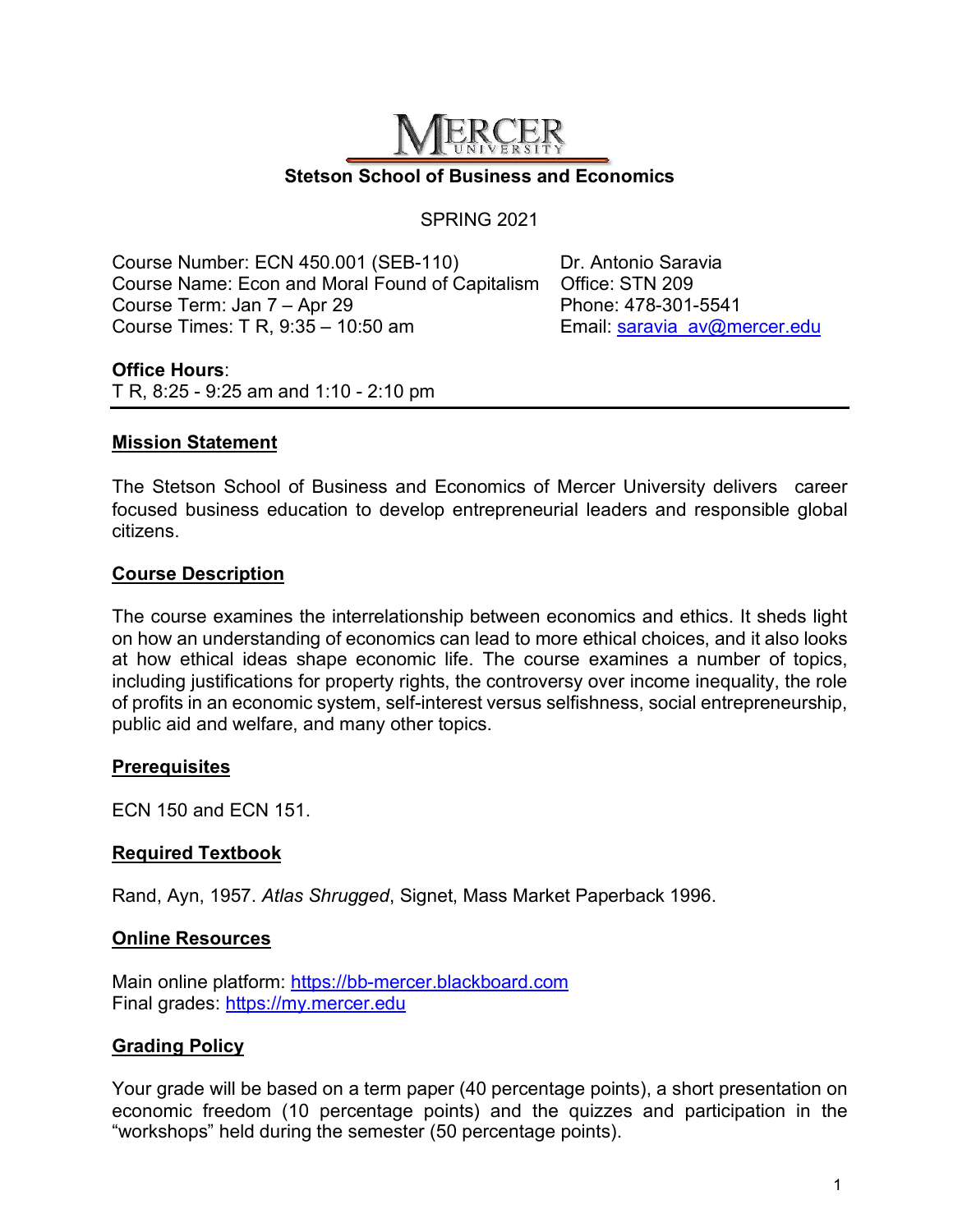# **Term paper**

A well-written term paper is one of the crucial goals of this class. Students will work on term papers in groups of two. Papers must be 7 pages long without including appendices and references. The paper should explore the relationship (cause and/or effects) between measures of economic freedom and/or its subcomponents and other economic, political or social variables of interest in general (at a global scale) or for a particular region or country. The paper must address the following sections:

- 1. Introduction (1 page)
- 1.1. The research question Clearly state the question that you will try to answer in the paper.
- 1.2. Why is the research question important? Motivate the paper by providing clear reasons why you think the question deserves to be analyzed.
- 2. Literature review (2 pages)

What have other researchers said about the question you chose to analyze? Review the literature and comment on at least three other researcher/papers that have tackled your question or a question closely related. You want to know if the question has been already answered and if so, what can your paper add to the discussion.

3. Analysis (3 pages)

Here is where you develop your idea or original approach to the question you chose. In many cases this section will involve the collection of data and its analysis to find patterns or correlations between variables that support your argument. For example, many economists argue for drug legalization. According to these economists the benefits largely outweigh any possible costs. If you agree with that view, your research paper could consist on providing additional theoretical arguments, historical review or empirical evidence supporting that view for the general case or for specific countries. If you don't agree with that view, your research paper could consist on providing counter arguments, historical review or empirical evidence for the general case or for specific countries. In both cases you will likely use data to develop the argument. This is also the section where you will get your results. For example, you may find that drug legalization in drug producing countries in South America will reduce exports by, say, \$30 billion, because drug legalization will trigger trade sanctions from the US.

4. Conclusion and future research (1 page) Re-state the question in part one. Describe what you learned about the question by writing the paper and what additional questions have popped up in the process (a good paper generates more questions than answers).

**Students must submit a two-page proposal for the term paper by February 25th**. The term paper proposal should include short versions of sections 1 and 3 above. I will provide feedback on the proposals by March 11<sup>th</sup>.

**The term paper is due via Canvas on April 29 by Noon.**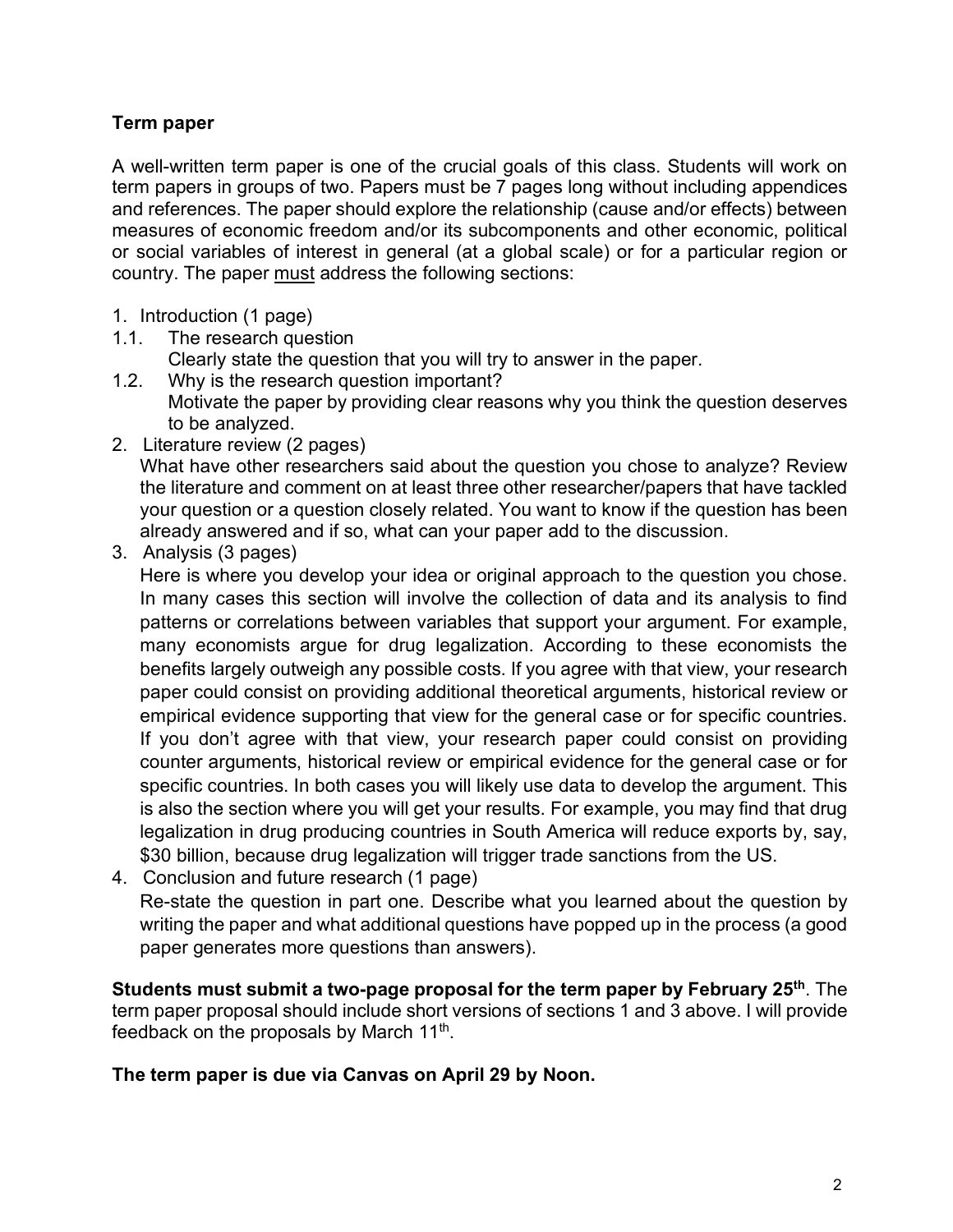The term paper will be graded as follows:

- Proposal: 15 points
- Final paper: 25 points

I expect the proposal and final paper to be typewritten. Use 1.5 spacing. **Late proposals or papers will not be accepted.**

Follow these rules of thumb to improve your writing:

- a. Sentences should state ideas as directly as possible and include as few words as possible.
- b. Sentences should contain fewer than 20 words.
- c. Write in the active voice (avoid weak verbs). Examples: active - Write your paper in the active voice. passive - Your paper should be written in the active voice.
- d. The proposal and paper should be well organized. Use numerous headings to help organize your write-up and help readers follow the thought processes behind your organization.
- e. Paragraphs should include a topic sentence and should discuss only one general topic.
- f. Paragraphs should typically include at least 3 sentences.

Papers that frequently violate these rules of thumb will lose points. Also, please be aware that any form of plagiarism will be penalized with a grade of F for the class. I will be very strict with this rule.

# **Short presentation on economic freedom**

Students will work on this presentation in groups of two (ideally you would work with the same partner for the term paper). The idea is to pick a country and present the evolution of its index of economic freedom over time. The suggested structure is as follows (presentations should not last more than 5 minutes):

Slide(s) 1: Choice of country and main characteristics (e.g. location map, population, notable historical pointers, etc.)

Slide(s) 2: Economic characteristics – trends over time (e.g. GDP, GDP per capita, main productive activities, main exports, main imports, exchange rate, etc.)

Slide(s) 3: Evolution of main (summary) index of economic freedom over time (Are there important or drastic changes in particular years?)

Slides 4 and 5: Evolution of at least 4 sub-indices of economic freedom

Slide(s) 6: Graph of main summary index (horizontal axis) against GDP per capita (vertical axis). Is there a clear positive correlation? Other general comments.

The index of economic freedom published by the Fraser Institute can be found here: https://www.fraserinstitute.org/economic-

freedom/map?geozone=world&page=map&year=2017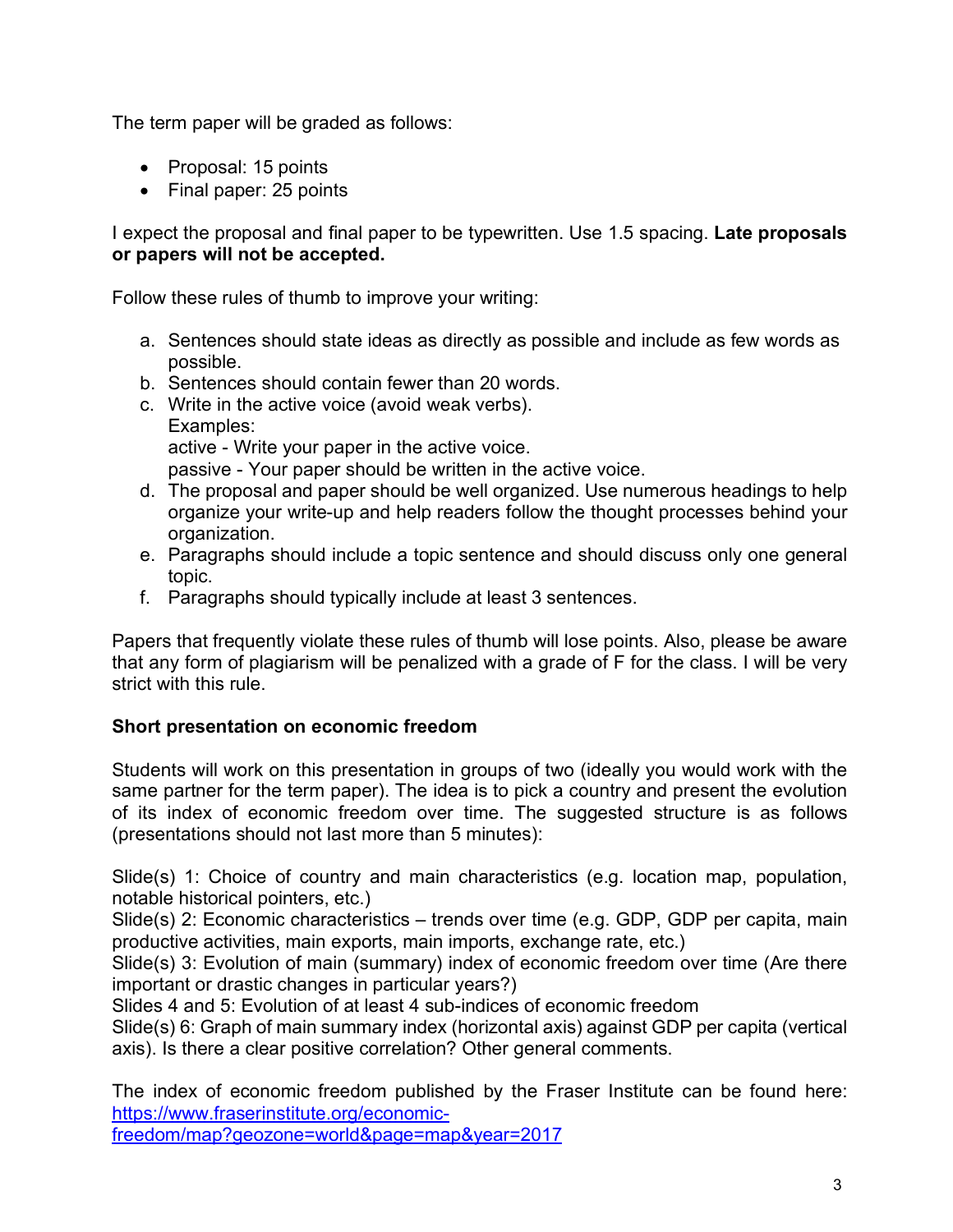The index of economic freedom published by The Heritage Foundation can be found here: https://www.heritage.org/index/

Data on GDP, GDP per capita, population, etc. can be found on the websites of The World Bank, The IMF, etc.

Ideally, the work for this presentation (i.e. data gathering, analysis, etc.) should provide good background material for the term paper.

# **Workshops**

We will hold 25 workshops during the semester in which we will discuss *Atlas Shrugged* and other assigned readings as a group (see course outline). This is a "seminar" class and students are expected to participate actively in each of the workshops. Your grade for each workshop will be based on a short quiz at the beginning of the class and your participation during the workshop. During each workshop, quizzes will be worth 1 percentage point and your participation another percentage point. Altogether, therefore, the workshops will account for 50 percentage points. Quizzes will be taking on Canvas. You must bring your laptop for every class and install LockDown Browser.

# **Grading Scale**

To guarantee yourself a particular course grade you must obtain at least the following number of points:

| Points      |
|-------------|
| $90 - 100$  |
| $85 - 89$   |
| $80 - 84$   |
| $75 - 79$   |
| $70 - 74$   |
| $60 - 69$   |
| 59 or below |
|             |

Absence-Final (ABX) grade will be given to the student because of illness or any other valid and compelling reason at the discretion of the professor. Incomplete (IC) grade means that some relatively small part of the semester's work remains incomplete because of illness or other reasons satisfactory to the professor. The IC grade will not be given to the student whose work is below passing. Failure of a student to attend class or complete a substantial amount of course assignments is not reason to assign an IC. Students who are assigned an incomplete grade may only complete the assignment that was "incomplete."

A student may withdraw from a course with a grade of W after the course change period and on or before the last day for withdrawals as shown in the course calendar. If the official withdrawal is not completed within the time limits described, a grade of F will be assigned. A grade of F will also be assigned to the student if he/she is found to have engaged in academic dishonesty.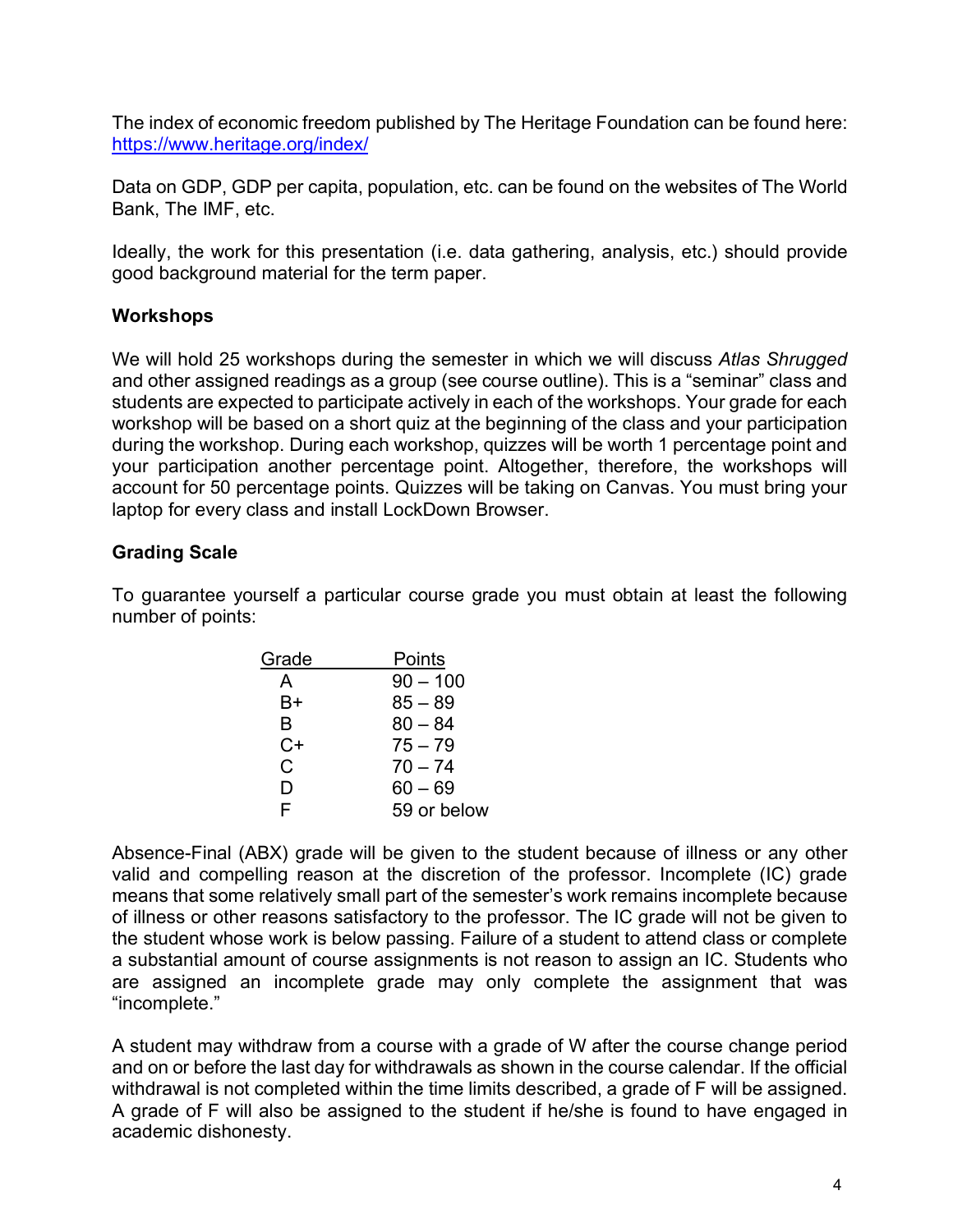Final grades will be submitted to the Registrar's office no later than one week after the final exam. Grades will not be sent via email due to privacy concern. Students can go to Blackboard or to https://my.mercer.edu to check their grades. For more information concerning rules and regulations, please refer to Mercer University's latest bulletin.

# **Course Outline1**

| <b>Date</b>      | <b>Topic</b>                                                                                               |
|------------------|------------------------------------------------------------------------------------------------------------|
| Jan 7            | Syllabus, The Importance of Economic Freedom                                                               |
| Jan 12           | Workshop 1: The Ethics of Self Interest I                                                                  |
|                  | Readings                                                                                                   |
|                  | 1. Brad Keywell "A book that changes lives"                                                                |
|                  | 2. Rand, A. Atlas Shrugged. P1 Chapter 1                                                                   |
|                  | 3. Listen to John Allison on Strategy, Profits and Self-Interest at                                        |
|                  | http://www.econtalk.org/archives/2007/05/allison_on_stra.html                                              |
| Jan 14           | Workshop 2: The Ethics of Self Interest II                                                                 |
|                  | Readings                                                                                                   |
|                  | 1. Rand, A. Atlas Shrugged. P1 Chapter 2.                                                                  |
|                  | 2. Radford, R. A. "The Economic Organization of a Prisoner of War Camp."<br>Economica, November 1945.      |
| <b>Jan 19</b>    | Workshop 3: Institutions, Liberty and Growth I                                                             |
|                  | Readings                                                                                                   |
|                  | 1. Rand, A. Atlas Shrugged. P1 Chapter 3                                                                   |
|                  | 2. North, D. "Institutions." J of Econ Perspectives, Winter 91, Vol. 5 Issue 1.                            |
| <b>Jan 21</b>    | Workshop 4: Institutions, Liberty and Growth II                                                            |
|                  | Readings                                                                                                   |
|                  | 1. Rand, A. Atlas Shrugged. P1 Chapter 4                                                                   |
|                  | 2. Barro, R. J. "Democracy and Growth." J of Economic Growth, 1 (1), 1-27.                                 |
|                  | 3. Listen to Romer on "Growth" at                                                                          |
|                  | http://www.econtalk.org/archives/2007/08/romer_on_growth.html                                              |
| Jan 26           | Workshop 5: Historical Foundations of Economic Freedom I                                                   |
|                  | Readings                                                                                                   |
|                  | 1. Rand, A. Atlas Srugged. P1 Chapter 5<br>2. Buchanan, J. M. "The Bases for Economic Freedom in Society." |
|                  | http://www.econlib.org/library/Buchanan/buchCv7c2.html#Ch.%202,%20T                                        |
|                  | he%20Bases%20for%20Freedom%20in%20Society                                                                  |
| Jan 28           | Workshop 6: Historical Foundations of Economic Freedom II                                                  |
|                  | Readings                                                                                                   |
|                  | 1. Rand, A. Atlas Srugged. P1 Chapter 6                                                                    |
|                  | 2. Mill, J. S. On Liberty, Ch. 1                                                                           |
|                  | http://www.econlib.org/library/Mill/mlLbty1.html#Chapter%201                                               |
| Feb <sub>2</sub> | Workshop 7: Measuring Economic Freedom                                                                     |
|                  | Readings                                                                                                   |
|                  | 1. Rand, A. Atlas Srugged. P1 Chapter 7                                                                    |
|                  | 2. Gwartney, J., Hall, J. and Lawson, R. 2019. Economic Freedom of the                                     |

<sup>&</sup>lt;sup>1</sup> Subject to change as the term progresses.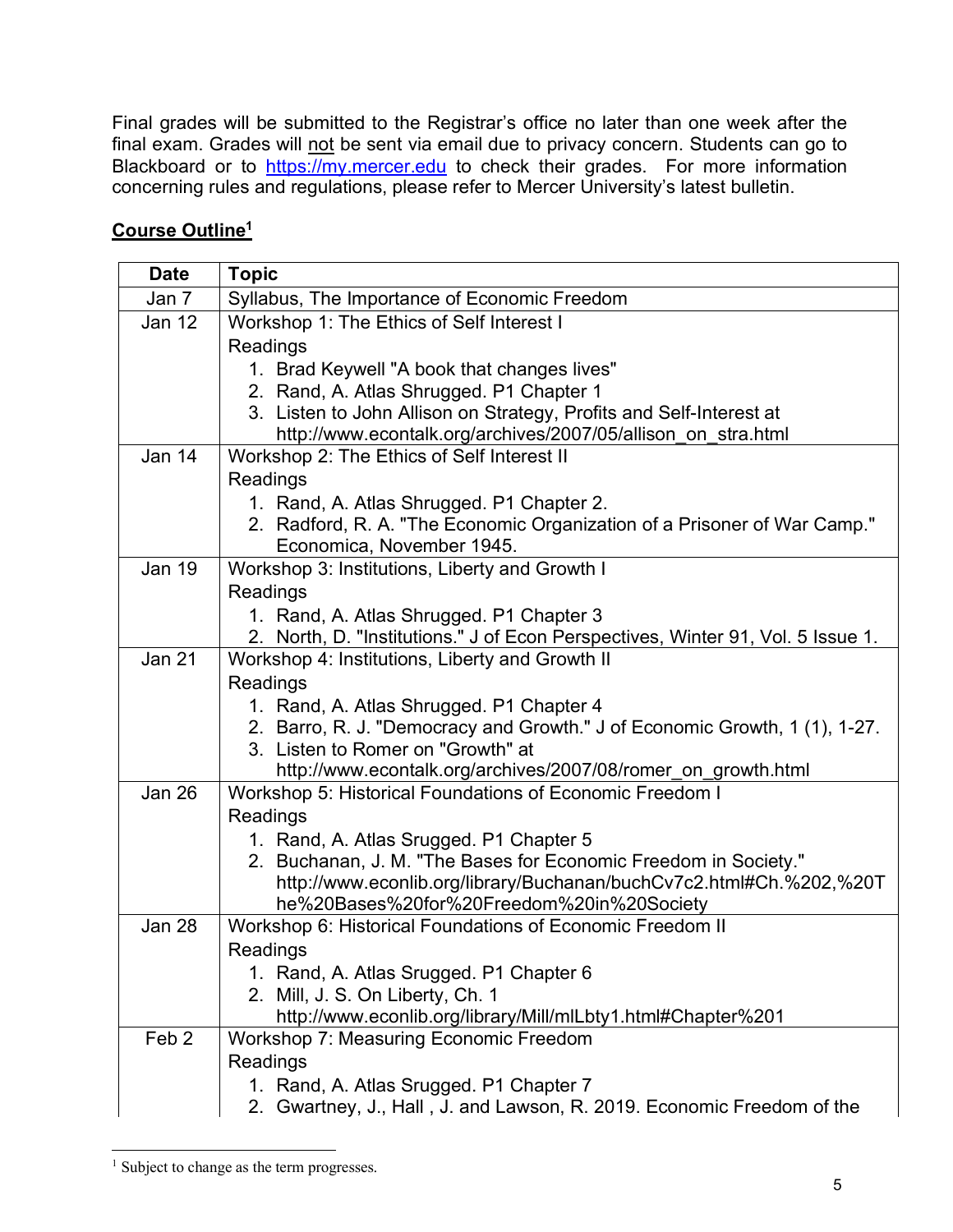|                   | World 2017 Annual Report Chapter 1                                                                     |
|-------------------|--------------------------------------------------------------------------------------------------------|
| Feb 4             | Short presentation on economic freedom                                                                 |
| Feb 9             | Short presentation on economic freedom                                                                 |
| Feb 11            | Workshop 8: Historical Foundations of Economic Freedom I                                               |
|                   | Readings                                                                                               |
|                   | 1. Rand, A. Atlas Shrugged. P1 Chapter 8                                                               |
|                   | 2. Hayek, F. "The Use of Knowledge in Society." Am Eco Rev, 35 (4).                                    |
|                   | https://www.econlib.org/library/Essays/hykKnw.html?chapter_num=1#boo                                   |
| Feb 16            | k-reader<br>Workshop 9: Historical Foundations of Economic Freedom II                                  |
|                   | Readings                                                                                               |
|                   | 1. Rand, A. Atlas Shrugged. P1 Chapter 9                                                               |
|                   | 2. Read, L. "I Pencil." http://www.econlib.org/library/Essays/rdPncl1.html                             |
| Feb 18            | Workshop 10: Historical Foundations of Economic Freedom III                                            |
|                   | Readings                                                                                               |
|                   | 1. Rand, A. Atlas Shrugged. P1 Chapter 10                                                              |
|                   | 2. Smith, A. The Wealth of Nations. Chapters 1 - 4.                                                    |
|                   | http://www.econlib.org/library/Smith/smWN1.html#B.I,%20Ch.1,%20Of%2                                    |
|                   | 0the%20Division%20of%20Labor                                                                           |
| Feb <sub>25</sub> | Workshop 11: Historical Foundations of Economic Freedom IV                                             |
|                   | Readings                                                                                               |
|                   | 1. Rand, A. Atlas Shrugged. P2 Chapter 1<br>2. Bastiat, F. The Law.                                    |
|                   | http://www.econlib.org/library/Bastiat/basLaw1.html#firstpage-bar                                      |
|                   | 3. Watch https://www.youtube.com/watch?v=uxRSkM8C8z4                                                   |
|                   | Paper proposals due                                                                                    |
| Mar 2             | Workshop 12: Critics of Capitalism I                                                                   |
|                   | Readings                                                                                               |
|                   | 1. Rand, A. Atlas Shrugged. P2 Chapter 2                                                               |
|                   | 2. Keynes, J. The Gen Theory of Employ, Interest and Money. Chapter 24                                 |
| Mar 4             | Workshop 13: Critics of Capitalism II                                                                  |
|                   | Readings<br>1. Rand, A. Atlas Shrugged. P2 Chapter 3                                                   |
|                   | 2. Engels, F. Industrial Manchester, 1844                                                              |
|                   | http://legacy.fordham.edu/halsall/mod/1844engels.asp                                                   |
| Mar 9             | Workshop 14: Critics of Capitalism III                                                                 |
|                   | Readings                                                                                               |
|                   | 1. Rand, A. Atlas Shrugged. P2 Chapter 4                                                               |
|                   | 2. Marx, K. Manifesto of the Communist Party. Pages 14-57                                              |
| Mar 11            | Workshop 15: Critics of Capitalism IV                                                                  |
|                   | Readings                                                                                               |
|                   | 1. Rand, A. Atlas Shrugged. P2 Chapter 5                                                               |
|                   | 2. Watch G. A. Cohen "Against Capitalism Parts 1 and 2"<br>https://www.youtube.com/watch?v=yA9WPQeow9c |
|                   | https://www.youtube.com/watch?v=oD1YEzd6QzQ                                                            |
| <b>Mar 16</b>     | Workshop 16: In Defense of Capitalism I                                                                |
|                   | Readings                                                                                               |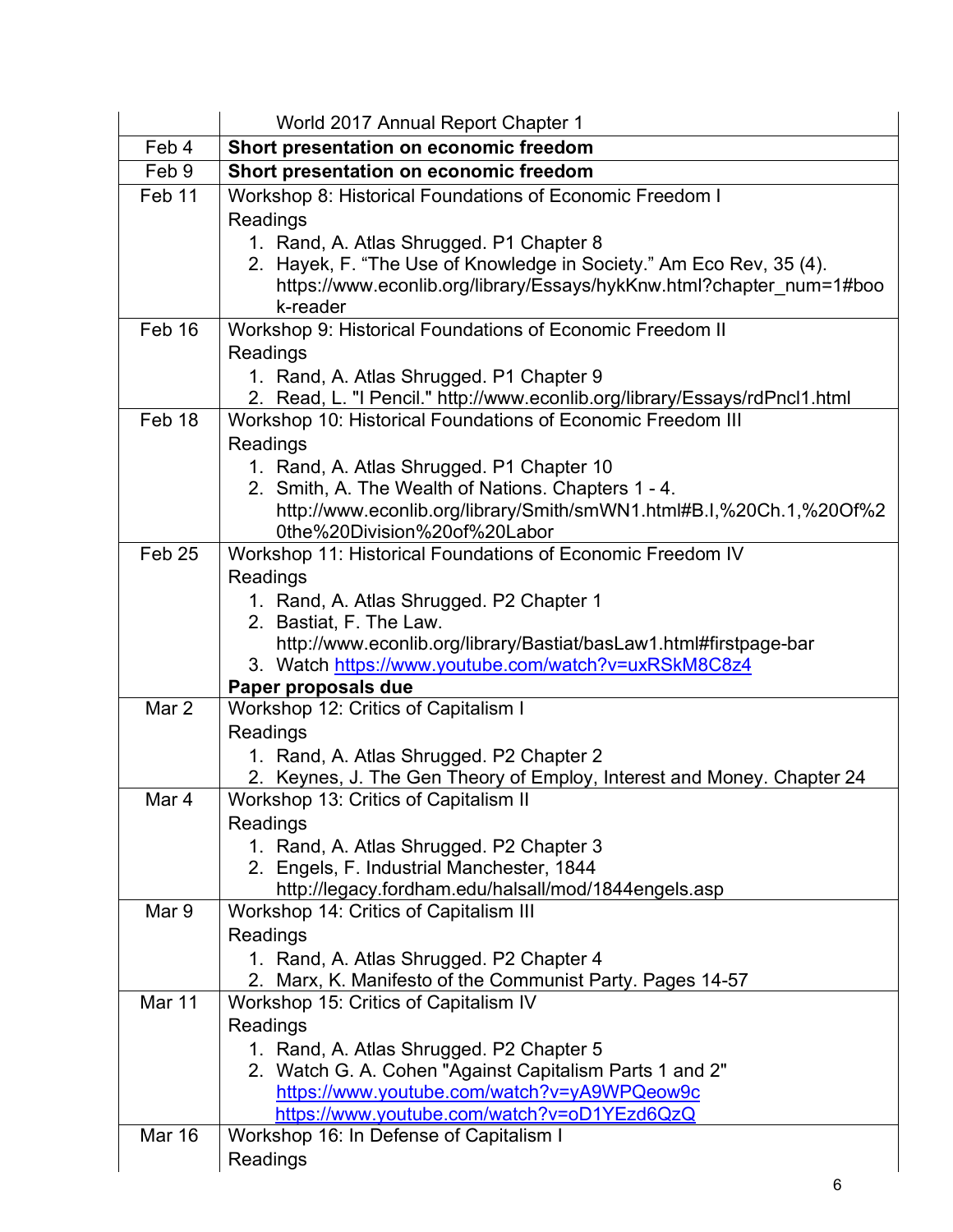|                  | 1. Rand, A. Atlas Shrugged. P2 Chapter 6                                                           |
|------------------|----------------------------------------------------------------------------------------------------|
|                  | 2. Friedman, M. Capitalism and Freedom. Chapters 1 and 2                                           |
| Mar 18           | Workshop 17: In Defense of Capitalism II                                                           |
|                  | Readings                                                                                           |
|                  | 1. Rand, A. Atlas Shrugged. P2 Chapter 7                                                           |
|                  | 2. Symmes, P. Thirty Days as a Cuban                                                               |
| <b>Mar 23</b>    | Workshop 18: In Defense of Capitalism III                                                          |
|                  | Readings                                                                                           |
|                  | 1. Rand, A. Atlas Shrugged. P2 Chapter 8                                                           |
|                  | 2. Mises, L. The Anti-Capitalist Mentality. Chapters 1 and 2.                                      |
| <b>Mar 25</b>    | Workshop 19: The Morality of Capitalism                                                            |
|                  | 1. Rand, A. Atlas Shrugged. P2 Chapter 9                                                           |
|                  | 2. Palmer, Tom. The Morality of Capitalism. Pages 1-36, 43-62.                                     |
|                  | http://www.atlasnetwork.org/assets/uploads/misc/The-Morality-of-                                   |
|                  | Capitalism-PDF.pdf                                                                                 |
|                  | 3. Woiceshyn, J. Business is Moral.<br>http://profitableandmoral.com/2013/04/20/business-is-moral/ |
| Apr 1            | Workshop 20: Atlas Shrugged I                                                                      |
|                  | Readings                                                                                           |
|                  | 1. Rand, A. Atlas Shrugged. P2 Chapter 10                                                          |
|                  | 2. Rand, A. Atlas Shrugged. P3 Chapter 1                                                           |
| Apr <sub>6</sub> | Workshop 21: Atlas Shrugged II                                                                     |
|                  | Readings                                                                                           |
|                  | 1. Rand, A. Atlas Shrugged. P3 Chapter 2                                                           |
|                  | 2. Rand, A. Atlas Shrugged. P3 Chapter 3                                                           |
| Apr 8            | Workshop 22: Atlas Shrugged III                                                                    |
|                  | Readings                                                                                           |
|                  | 1. Rand, A. Atlas Shrugged. P3 Chapter 4                                                           |
|                  | 2. Rand, A. Atlas Shrugged. P3 Chapter 5                                                           |
| Apr 20           | Workshop 23: Atlas Shrugged IV                                                                     |
|                  | Readings                                                                                           |
|                  | 1. Rand, A. Atlas Shrugged. P3 Chapter 6                                                           |
|                  | 2. Rand, A. Atlas Shrugged. P3 Chapter 7                                                           |
| Apr 22           | Workshop 24: Atlas Shrugged V                                                                      |
|                  | Readings                                                                                           |
|                  | 1. Rand, A. Atlas Shrugged. P3 Chapter 8                                                           |
|                  | Rand, A. Atlas Shrugged. P3 Chapter 9                                                              |
| Apr 27           | Workshop 25: Atlas Shrugged VI                                                                     |
|                  | Readings                                                                                           |
|                  | 1. Rand, A. Atlas Shrugged. P3 Chapter 10                                                          |
| Apr 29           | <b>Term Paper Due by Noon</b>                                                                      |

# **Course Objectives**

Students completing this course should be able to:

• Understand the moral foundations of capitalism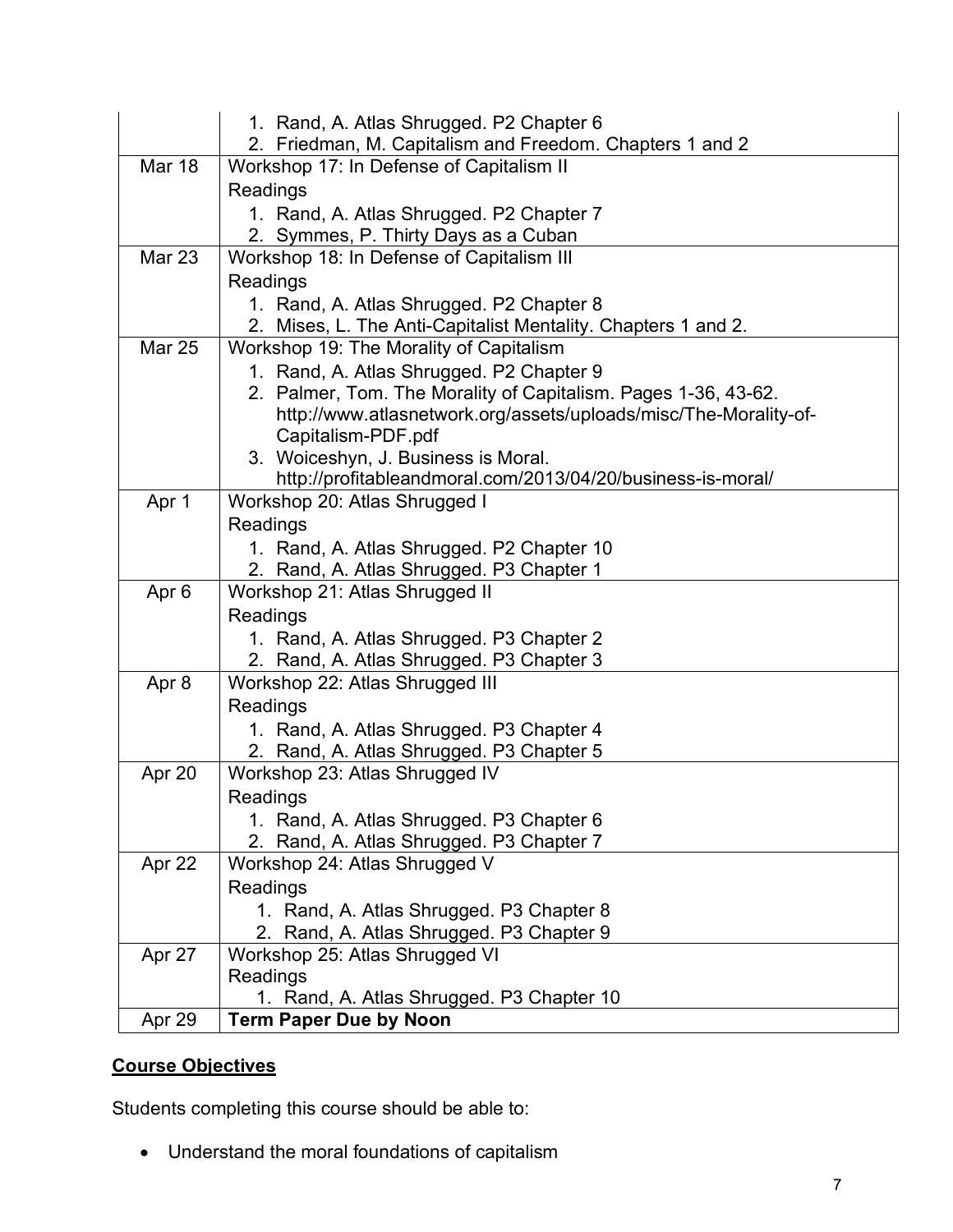- Understand the arguments for and against capitalism
- Be familiar with the historical development of economic thought
- Understand the relationship between economic freedom and economic growth and other political, economic and social variables
- Be able to discuss the effect of government market intervention on individual incentives
- Use the economic way of thinking to understand global economic problems and form a critical opinion.

# **Mercer University Honor Code**

Refer to current Mercer University catalog, page 50

Mercer University Atlanta expects each and every student to maintain the highest principles of academic honesty and integrity. Violations of academic honesty represent a breach of the University's expectations and will be regarded as a serious matter.

Violations include, but are not limited to:

**Plagiarism**: The use of ideas, facts, phrases, or additional information such as charts or maps, from any sources, without giving proper credit to the original author. Using direct quotations, paraphrases, or reproductions, of any material that is not of the student's own authorship is also considered plagiarism. Failure to reference any such material used is both ethically and legally improper.

**Cheating, Lying, Stealing**: The use of unauthorized sources of information.

## **Disability Statement**

Students requiring accommodations for a disability should inform the instructor at the close of the first class meeting or as soon as possible. The instructor will refer you to the ACCESS and Accommodation Office to document your disability, determine eligibility for accommodations under the ADAAA/Section 504 and to request a Faculty Accommodation Form.

Disability accommodations or status will not be indicated on academic transcripts. In order to receive accommodations in a class, students with sensory, learning, psychological, physical or medical disabilities must provide their instructor with a Faculty Accommodation Form to sign. Students must return the signed form to the ACCESS Coordinator. A new form must be requested each semester. Students with a history of a disability perceived as having a disability or with a current disability who do not wish to use academic accommodations are also strongly encouraged to register with the ACCESS and Accommodation Office and request a Faculty Accommodation Form each semester. For further information, please contact Carole Burrowbridge, Director and ADA/504 Coordinator, at 301-2778 or visit the ACCESS and Accommodation Office website at http://www.mercer.edu/disabilityservices

## **Faculty Guide to Mercer University Services for Students with Disabilities**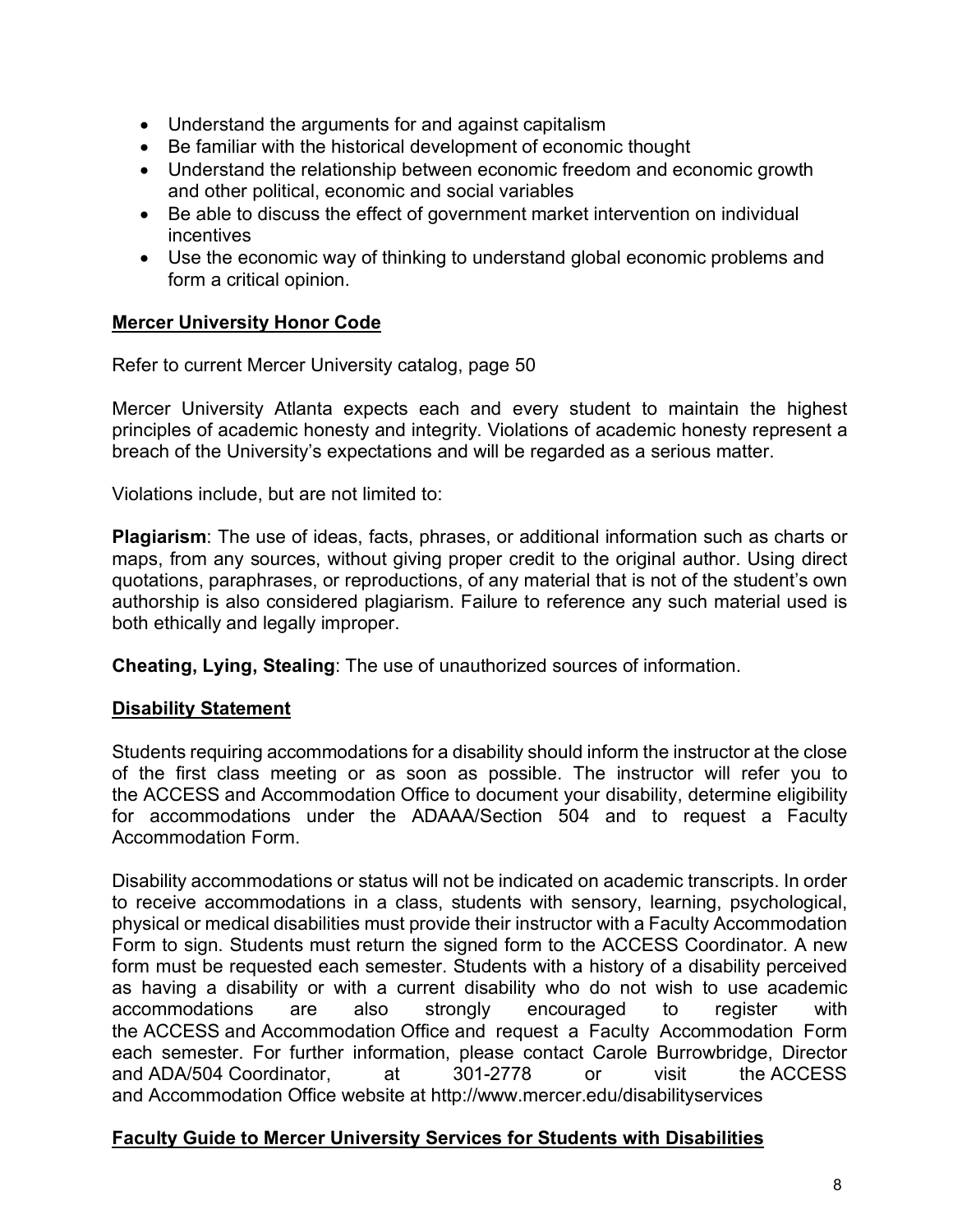Mercer University is committed to the equal and excellent education of all students including students with disabilities. In compliance with ADAAA/Section 504, "otherwise qualified" students with disabilities are protected from discrimination and may be entitled to certain reasonable accommodations intended to ensure equal access to higher education.

Accommodations may include moving a class to a physically accessible room, modifying policies and procedures, providing alternative format materials, or providing testing accommodations.

All students requiring accommodations must register with Disability Support Services and provide appropriate documentation of their disability that supports the need for the requested accommodations. Faculty members have an important role in the process of accommodation. Their role is precise and includes specific responsibilities as outlined below.

# **Inclement Weather**

If severe weather occurs, classes will be canceled in accordance with the Associate Provost's decision of Mercer-Atlanta. Call the Mercer weather phone for information about class cancellations—(678) 547-6111 (Atlanta) or listen to WSB 750 AM.

# **Covid-19 Statement**

## The Pledge

All students are expected to commit to the following pledge found in the MyMercer student portal:

I pledge to protect myself by following recommended safety guidelines for self-care put forth by the University and reporting immediately to the Student Health COVID-19 Hotline (478-301-7425) if I become symptomatic or exposed to COVID-19.

I pledge to protect others by wearing a mask, exercising appropriate social distancing, respecting the rights of others, and acting responsibly so that other community members are not put at risk of exposure to COVID-19.

I pledge to protect the community by participating in testing and contact tracing, isolating until cleared by Mercer Medicine if I test positive for the coronavirus, and observing all relevant instructional signs and directions posted by the University.

Students are expected to monitor and adhere to all policies and guidelines pertaining to COVID-19 found on the University's COVID-19 website.

Violations of these policies may include but are not limited to the following:

- . A review of the University's student code of conduct charges
- . Removal of a student from a particular University activity
- . A registration hold on a student's account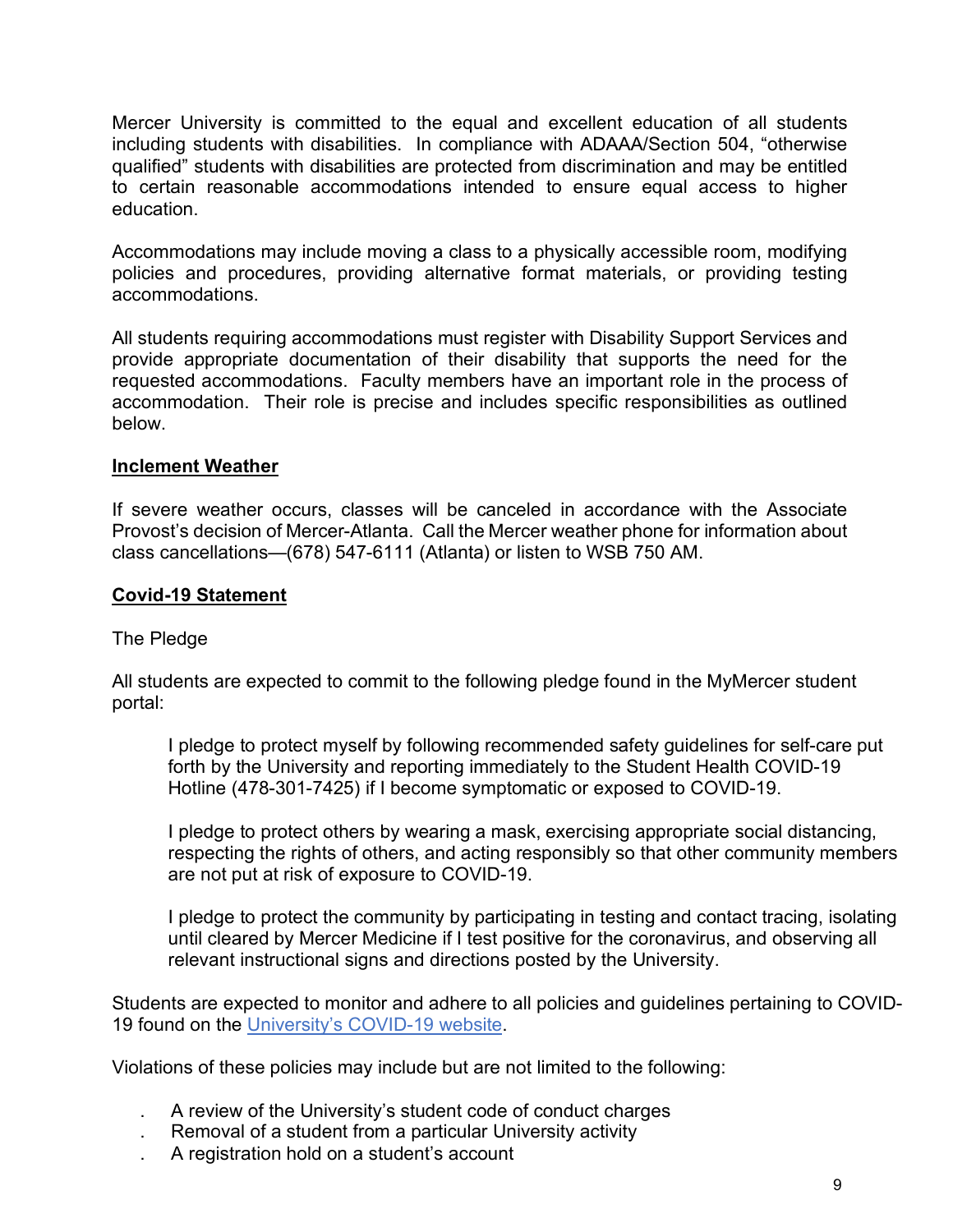- . Deactivation of a student's Bear Card
- . Dismissal from class
- . A review of the standards of professional conduct penalties (by academic program)

Violations of any policy should be reported immediately to

- the Student Affairs professional in your academic area,
- the Office of Student Affairs (Macon 478-301-2685 or Atlanta 678-547-6823),
- the Director of Regional Academic Center Operations, Mr. Scott Mahone, at 678-547- 6551 (for Center students),
- or Mercer Police (Macon 478-301-2970 or Atlanta 678-547-6358).

What You Need to Know

In order to promote safe campuses, students and employees are required to follow these COVID-19 mitigation strategies and testing protocols:

- Everyone on campus is required to wear an appropriate face covering in shared indoor settings and outdoor settings when appropriate distancing cannot be maintained outdoors. Indoor settings include classrooms, hallways, lobbies, communal offices, common spaces, public restrooms, meeting rooms, libraries, and other spaces where people tend to gather. Face coverings are also required outdoors when six-foot physical distancing cannot be maintained or during a class or event that is held outdoors or under a tent. Refer to the University's policy on face coverings for additional information.
- Students are required to space themselves in classrooms with either empty seats between classmates or as arranged if furniture has been removed from the classroom to enable social distancing.
- Students and employees are required to be screened and/or tested for COVID-19 prior to the semester. Students and employees may not attend in-person class, labs, orientations, clinical/field experiences, other on-campus activities, or work on campus without clearance from Student Health/Mercer Medicine.
- Students and employees may be tested at the Student Health Center either by choice or on the advice of a physician. If asymptomatic, go to go.mercer.edu/covidappt to schedule an appointment at the Macon or Atlanta Student Health Center. If symptomatic, call the 24/7 COVID Hotline at (478) 301-7425 for a testing appointment at the Student Health Center.
- Students and employees are required to participate in surveillance testing at the Student Health Center throughout the Spring 2021 Semester. Exceptions include
	- students who are enrolled in totally online programs,
	- students and employees with University-approved accommodations who are learning/working remotely from home, and
	- students and employees who have tested positive for COVID-19 within the past 90 days.
- If a student or employee is symptomatic of COVID-19, the symptomatic person cannot attend in-person class, labs, orientations, clinical/field experiences, other on-campus activities, or work on campus. The symptomatic person should immediately contact Student Health by calling the 24/7 COVID Hotline at (478) 301-7425 for a testing appointment. In the case of a symptomatic student, the faculty member is notified